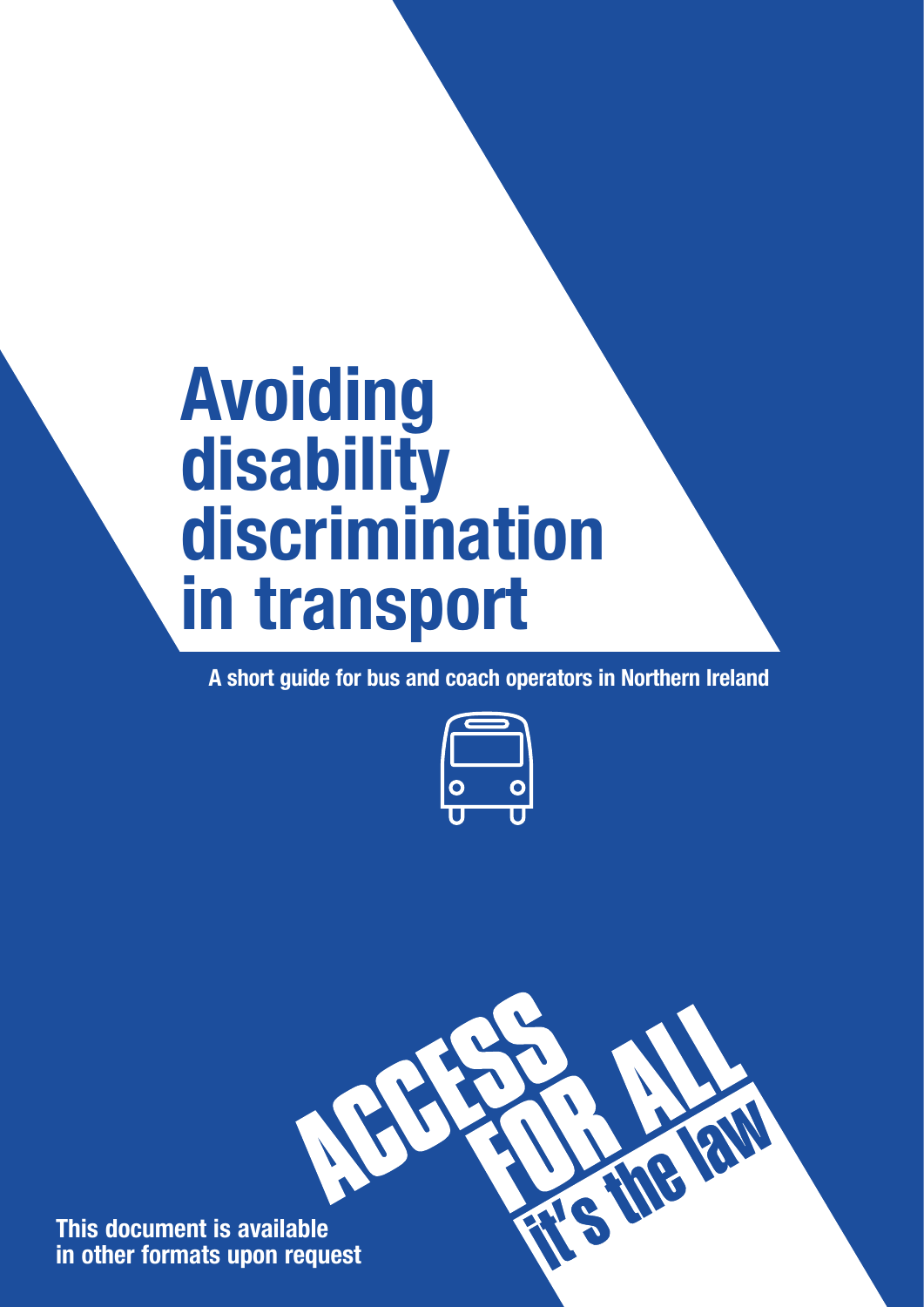

| Introduction                                                                                                    | 2              |
|-----------------------------------------------------------------------------------------------------------------|----------------|
| What does the law define as a coach or bus?                                                                     |                |
| Who is protected?                                                                                               | 3              |
| What is disability discrimination?                                                                              | 5              |
| Less favourable treatment                                                                                       | 5              |
| Reasonable adjustments                                                                                          | 6              |
| Examples of discrimination                                                                                      | $\overline{7}$ |
| When can a transport provider justify less favourable<br>treatment or a failure to make reasonable adjustments? | 8              |
| What can bus and coach operators do to<br>avoid discrimination?                                                 | 8              |
| How can we help?                                                                                                | 10             |

The Equality Commission for Northern Ireland is responsible for equality legislation and provides a wide range of services to the public, employers and service providers including information on all aspects of the law. Our contact details are provided at the back of this leaflet.

This publication gives general guidance for transport providers and disabled people and should not be treated as an authoritative statement of the law.

Disability Discrimination Act, as amended by the Disability Discrimination (Transport Vehicles) Regulations (Northern Ireland).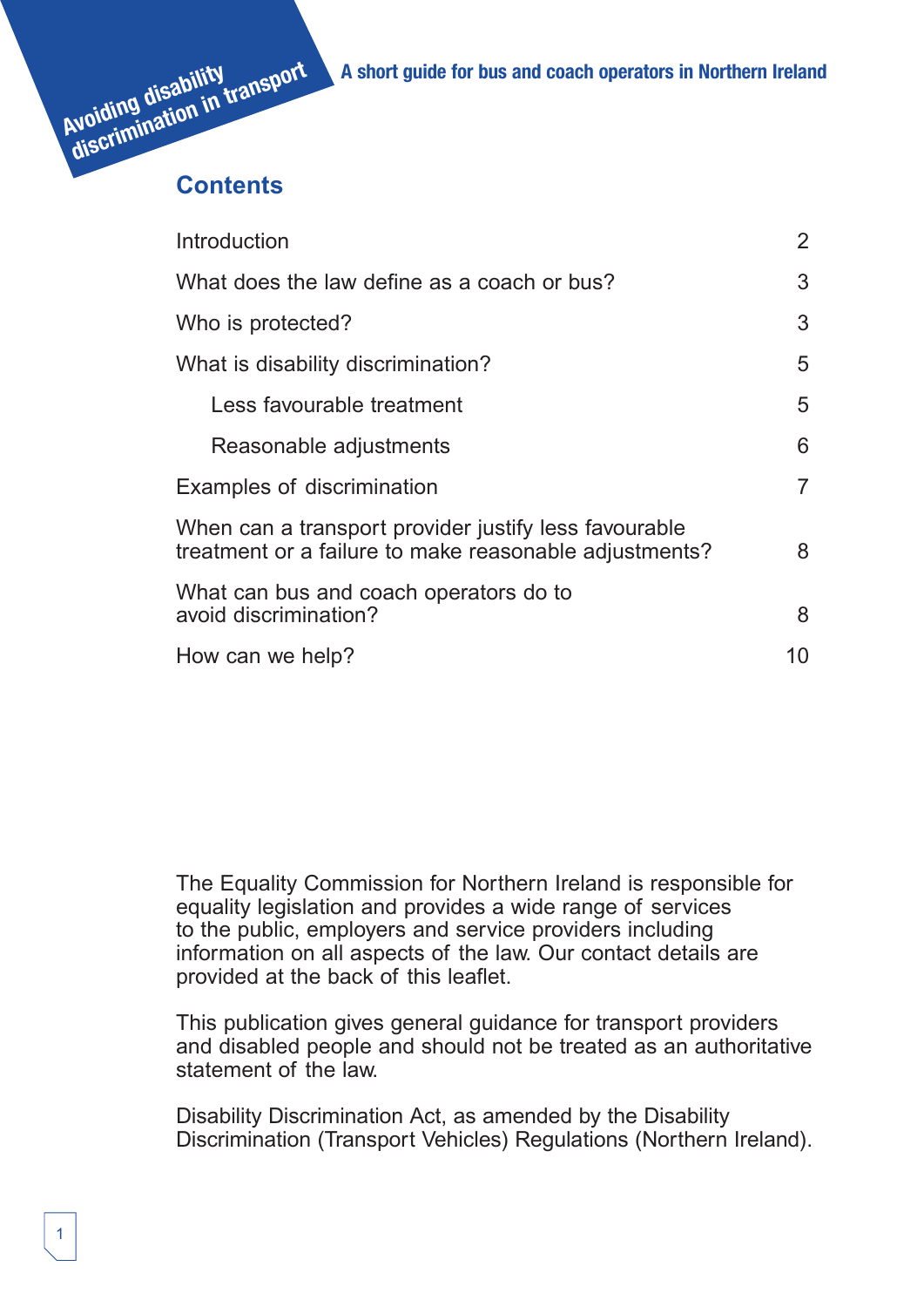

## **Introduction**

This booklet is aimed at helping bus and coach operators to ensure that they are complying with their legal obligations under the Disability Discrimination Act, as amended by the Disability Discrimination (Transport Vehicles) Regulations (Northern Ireland) (DDA). However, it is recommended that the operators read the Equality Commission's Code of Practice on the Provision and Use of Transport Vehicles and Code of Practice on Rights of Access, Goods, Facilities, Services and Premises for a full explanation of the legal duties on transport providers.

Disability discrimination legislation makes it unlawful for organisations which provide services to the public to discriminate against disabled people in the way in which they provide or do not provide those services. This includes transport providers.

All transport providers have duties under disability discrimination law in relation to transport infrastructure such as their buildings, information services and the selling of tickets. They also have duties in relation to the provision and use of the vehicles they provide.

The legislation makes it unlawful for transport providers to refuse or deliberately fail to provide a service to a disabled person. They must also make "reasonable adjustments" to take away or overcome elements in their services which present barriers to disabled people.

This guide does not deal with the general meaning and operation of the provisions in Part 5 of the Act. Part 5 enables Regulations to be made setting access standards for buses and coaches.

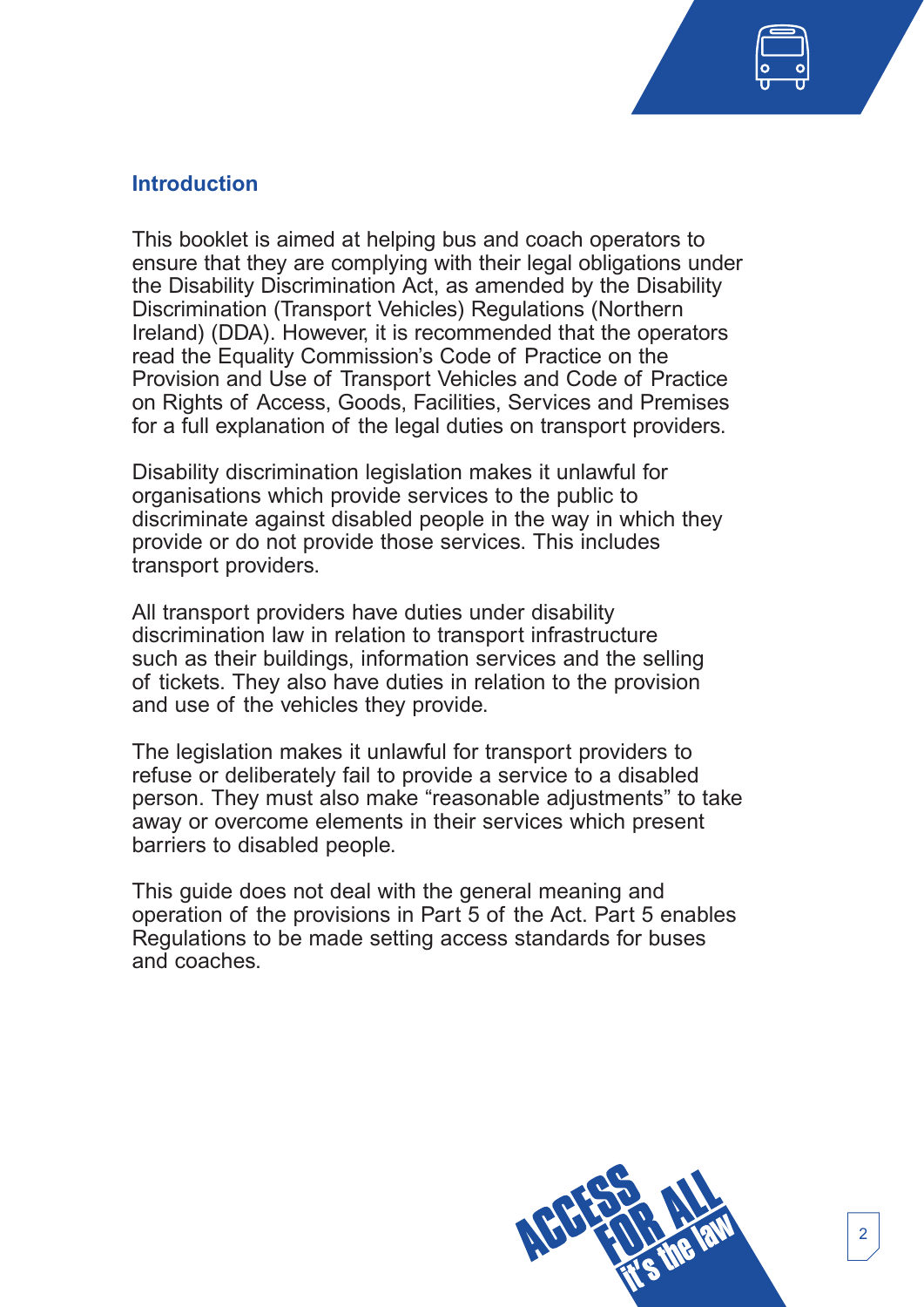# **What does the law define as a coach or a bus?**

The law defines buses and coaches as vehicles which carry more than eight passengers and are used for hire and reward.

The DDA calls them Public Service Vehicles. This includes vehicles used for local and scheduled services, as well as those used for leisure and tourism purposes. It includes, for example, all public transport buses and coaches used for tours.

#### **Who is protected?**

**Avoiding disability**

Any person who meets the definition of disability in the DDA is covered by the legislation. That is someone who has a physical or mental impairment that has a substantial and long-term adverse effect on his or her ability to carry out normal day-to-day activities.

Some disabilities may be visible, but others may not be immediately obvious, such as mental ill health or epilepsy and this should be kept in mind by the bus or coach operator. It is important that bus and coach operators do not make assumptions about whether or not someone is disabled or the extent of someone's disability.

A disabled passenger with a heart complaint asks for assistance carrying his luggage from his car onto a coach and for assistance to get to the coach as he finds it difficult to walk for long periods. He explains that the reason for requiring assistance is related to a longstanding heart condition which affects his mobility and ability to lift heavy objects. As there are no physical signs of the passenger's disability the staff member tells the passenger that they are too busy to help. This is likely to be discrimination.

This example highlights the importance of ensuring that all staff are trained in recognising and dealing with disabled passengers.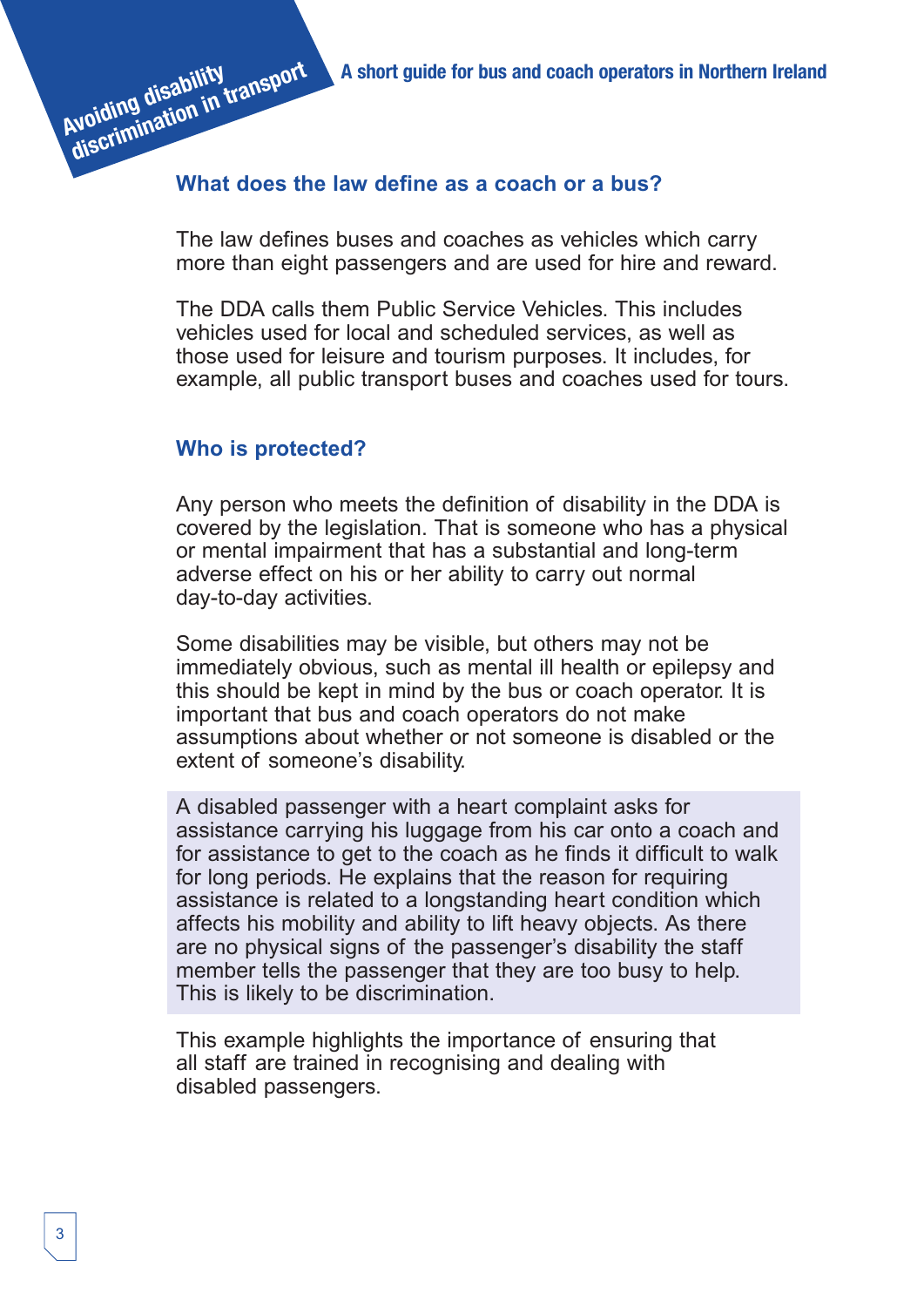

The bus or coach operator should concentrate on the needs of disabled people and should consider the service they provide and determine how they could make it more accessible for disabled people. This should be done when planning the provision of a service to prevent disabled people being separated out from other passengers.

#### Examples:

Bus and coach drivers of vehicles with a kneeling suspension should make use of it at all stops as drivers do not know when a passenger has a hidden disability which may make it difficult for them to step up on to the vehicle.

A tour company that runs coach tours is printing new leaflets and timetables. It gets advice from a disability organisation and as a result it prints all of the materials in an accessible format and provides the timetable in Braille and audio compact disc upon request. This means that a passenger with a visual or hearing impairment can access this service.

A bus operator learns that several of its drivers regularly adopt the practice of pulling away sharply from bus stops before passengers have had the chance to sit down if they are able to do so. The effect of this practice is to make it unreasonably difficult for disabled people with mobility difficulties to use its buses, due to anxiety about falling. The bus operator instructs its drivers to wait, whenever possible, until passengers have found seats before pulling away from bus stops. Although it may not always be possible to achieve this, for example if the bus is crowded, if the bus operator ensures that its drivers adopt this practice as a matter of policy whenever it is possible to do so, this is likely to be a reasonable step for the bus operator to have to take.

As well as complying with the legislation, making services more accessible and marketing them as such is likely to increase an operator's attractiveness to disabled passengers, who represent a significant part of the population.

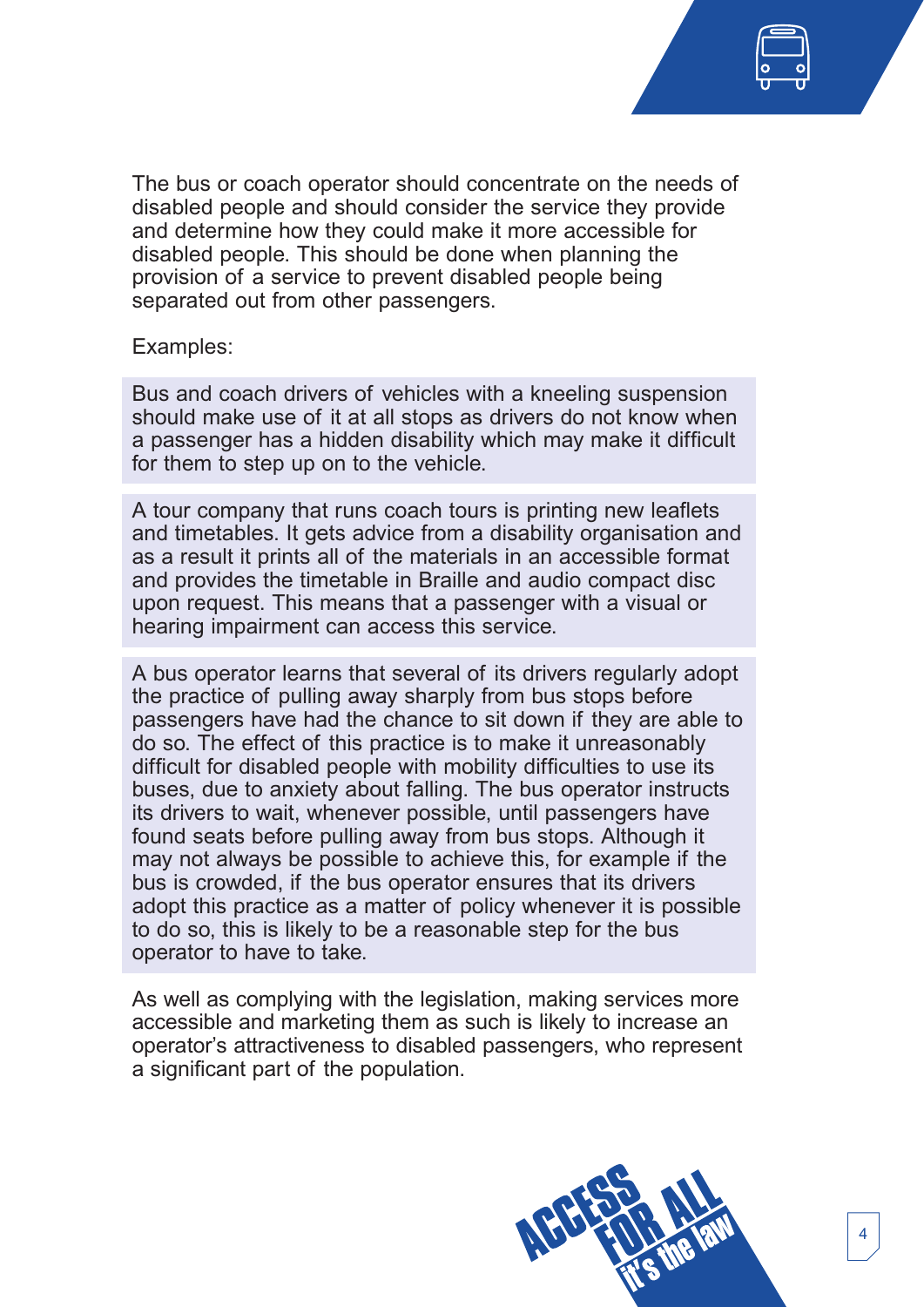A visually impaired passenger who has boarded a bus at a major staffed station asks for assistance in finding his seat. He has not let the bus company know in advance and for this reason his request is refused despite the fact that there are staff members available to help him. The refusal is likely to be unlawful in these circumstances.

# **What is disability discrimination?**

## **Less favourable treatment**

**Avoiding disability**

**discrimination in transport** 

Disability discrimination occurs when a transport provider treats a disabled person less favourably because of their disability and cannot show that this treatment is justified. Even if it is unintentional, this behaviour can still amount to discrimination. For example:

A bus driver sees a passenger with mobility difficulties at a bus stop. There is only standing room available on the bus and the driver tells the passenger to wait for the next bus which will not be as busy. He then drives off. However the passenger is only going one stop on the bus and would have been able to stand for that time. The driver should have asked the passenger if they could stand on the bus and if not, they should have asked another, non disabled passenger if they would have been willing to stand and allow the disabled passenger to have their seat. This is an example of less favourable treatment.

A bus tour operator offers sightseeing bus tours to the public. However, one prospective passenger is refused access to the tour because he has cerebral palsy. Despite explaining that he has this condition, the bus tour operator will not allow him to join the tour. No other passenger is refused access. This would amount to less favourable treatment for a reason related to disability and, unless the bus tour operator can justify its actions, would be an unlawful refusal of service contrary to the Act.

A disabled person with a learning disability wishes to travel on an express coach. The coach driver pretends that all seats are taken in order to turn away the disabled passenger because he thinks that the disabled person will upset other passengers because of his disability. This is likely to be unlawful.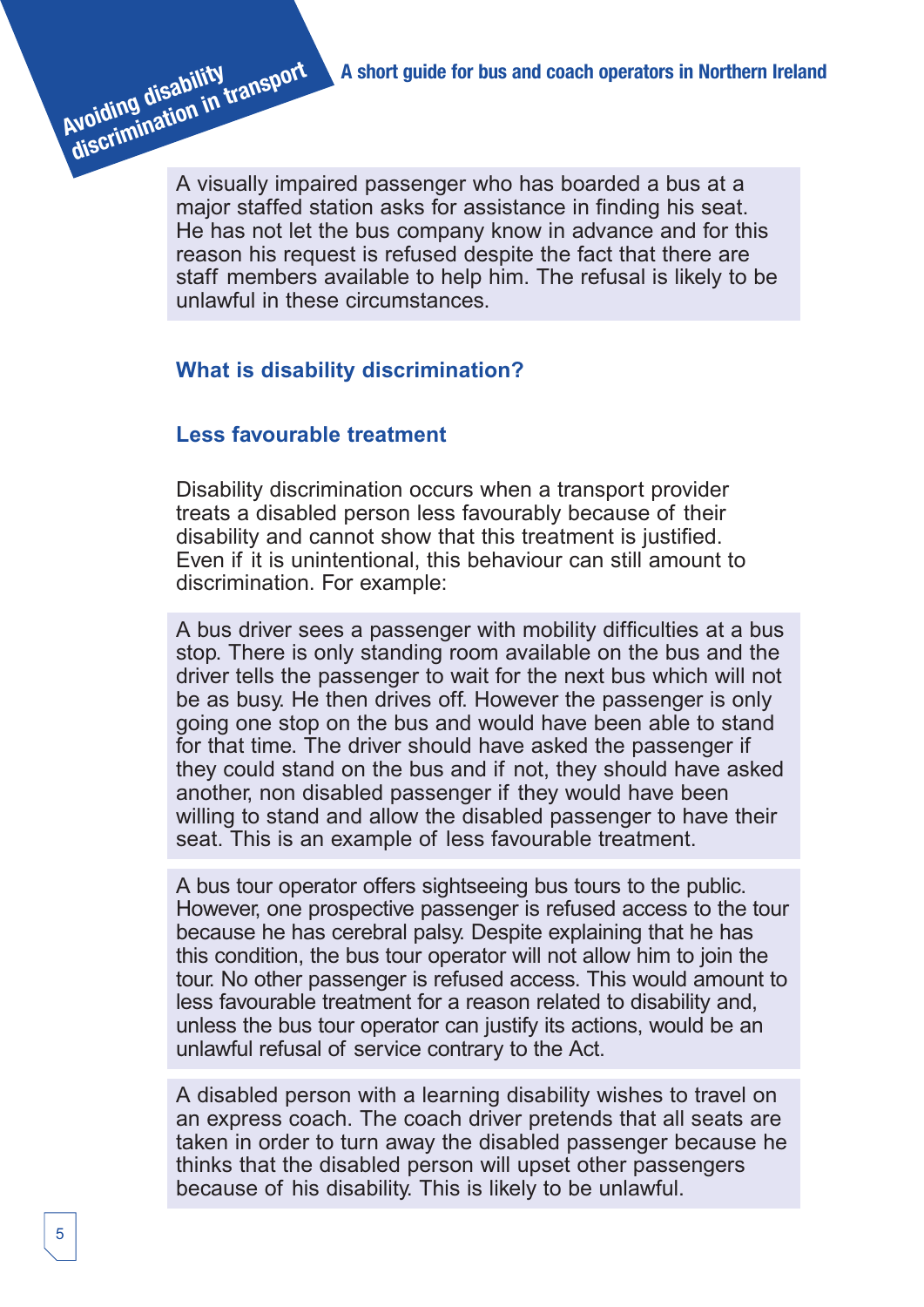**Reasonable adjustments**

A transport provider can also discriminate if they fail to make a "reasonable adjustment" to make their services more accessible to a disabled person. Transport providers should not wait until a disabled person wants to use their services before they give consideration to their duty to make reasonable adjustments. Transport providers should be planning continually for the reasonable adjustments they need to make, whether or not they already have disabled customers or passengers. They should anticipate the requirements of disabled people and the adjustments that may have to be made for them.

An operator may have to make a reasonable adjustment in the following ways:

It may change a **policy, procedure or practice**, for example:

A tour company has a policy that wheelchair users must inform the company before the tour as some coaches have only one wheelchair accessible space. A wheelchair user turns up at a tour without informing the company in advance. The tour organiser will not allow the wheelchair user on the tour, although there are no other wheelchair users on the tour and the accessible seat is free. This policy has discriminated against the wheelchair user and the operator should look at the policy and see how they could change it to allow the wheelchair user to take part in the tour.

A bus is unable to pull up to the kerb of a scheduled stop in a rural area due to another vehicle blocking its path. This means that there is insufficient space in which to deploy the powered wheelchair ramp, and consequently a wheelchair user is unable to get off at his destination stop. As the route is in a rural area there is a substantial distance between scheduled stops. Other passengers are able to alight from the coach despite the vehicle blocking access to the kerb. So, although it is not the bus operator's responsibility to keep stops clear, its policy of making no stops between its set route stops has made the service impossible or unreasonably difficult for the wheelchair user to use. The operator will need to consider how the stopping policy can be changed to accommodate such disabled passengers.

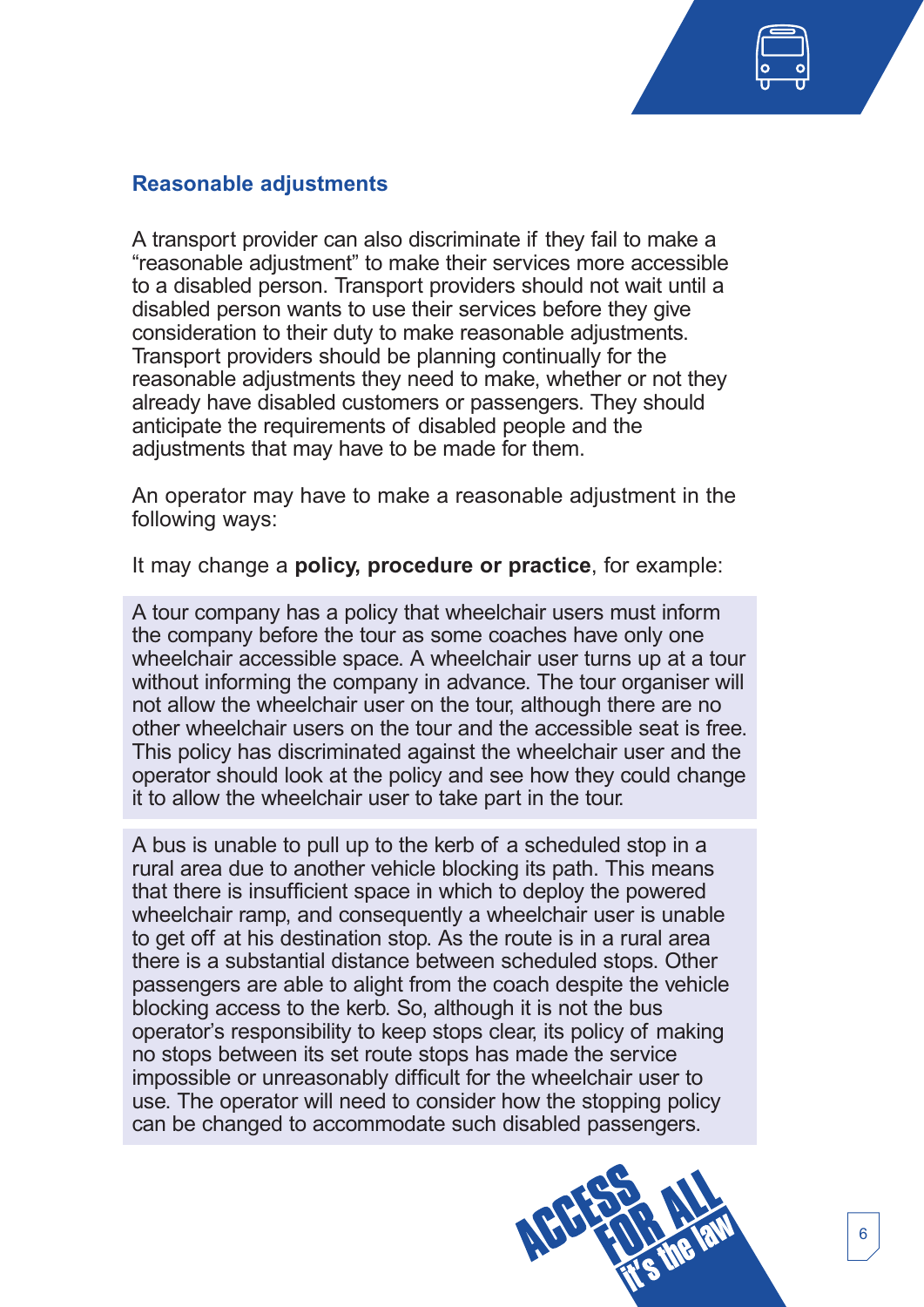A coach tour operator which provides loudspeaker commentary during the course of its tours provides written versions of the commentary on request. A specific mention to this effect by staff when passengers are making a booking, together with a prominent note advertising the service on the booking confirmation literature sent to passengers, assists disabled passengers to access the service.

An operator may provide an **auxiliary aid or service** for example:

Disabled passengers with a visual impairment or a learning disability may need assistance in identifying their destination stop when travelling on a bus. The bus operator instructs its drivers to announce stops on request. The bus operator is providing an auxiliary service which makes its bus journeys accessible. This is likely to be a reasonable step for the bus operator to have to take.

An express coach operator instructs its drivers to assist in guiding passengers who have difficulty in getting to and from seats when boarding and alighting (for example, if they are visually impaired). This is the provision of an auxiliary service and is likely to be a reasonable step for the express coach operator to have to take.

## **Examples of discrimination**

Disabled people can encounter unfair treatment in transport in many ways. Here are a few examples of how a disabled person may be discriminated against by a bus or coach operator:

- A disabled person cannot get on a bus because the driver cannot or will not deploy the ramp.
- A person with a visual or hearing disability cannot access the services because the timetable and written information is not available in an accessible format, where it is reasonable to do so.
- When trying to make a telephone enquiry with a tour company a person with a speech impairment is told to hurry up and the telephone operator terminates the call because the person is taking too long.

**Avoiding disability**

**discrimination in transport**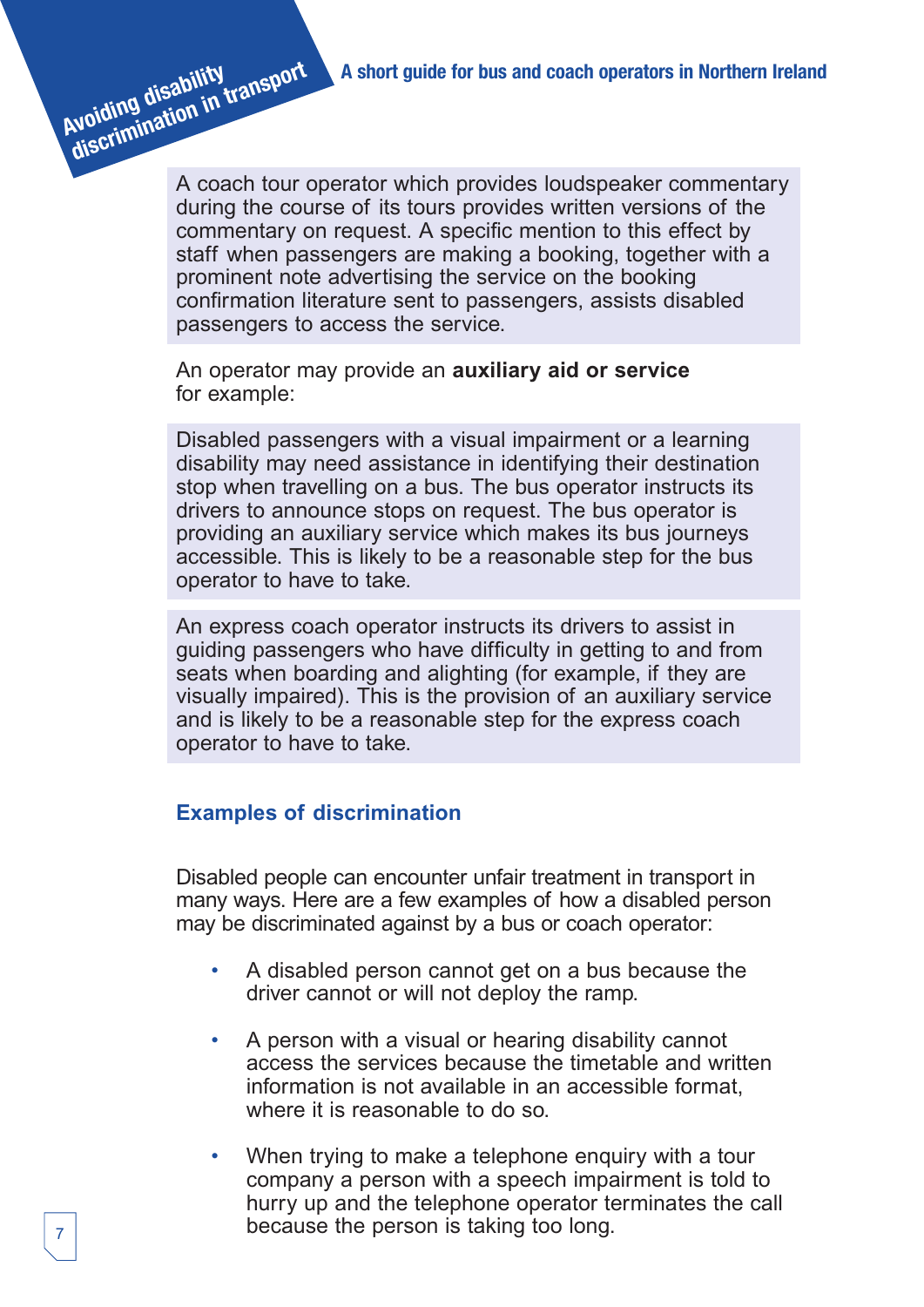

- A disabled person is charged more than a non disabled person due to the storage of his or her wheelchair or for his or her assistance dog.
- A blind person with a white stick misses his or her bus because the driver, despite noticing their white stick, does not tell the passenger the destination of the bus.

## **When can a transport provider justify less favourable treatment or a failure to make reasonable adjustments?**

In limited and specified circumstances, a transport provider can justify less favourable treatment or a failure to make reasonable adjustments. However, this cannot be used as a reason for a general exclusion of disabled people from access to services. They include, for example, health and safety. Please see the Code of Practice for further details.

## **What can bus and coach operators do to avoid discrimination?**

Chapter 2 of the Code of Practice on the Provision and Use of Transport Vehicles gives more detail on how an operator can minimise the risk of disability discrimination. This Chapter, as well as the whole Code, should be read in order to minimise the incidence of expensive and time-consuming litigation.

1. An operator must **plan** for disabled customers. They should audit their services and think at every stage about the disabled passenger's journey and possible barriers to their journey, from booking a journey, contacting the operator on the telephone or via a website, premises and the actual journey. Then, once these have been identified, the operator should look at what they can do to take away this barrier so that they can provide the optimum service to disabled passengers.

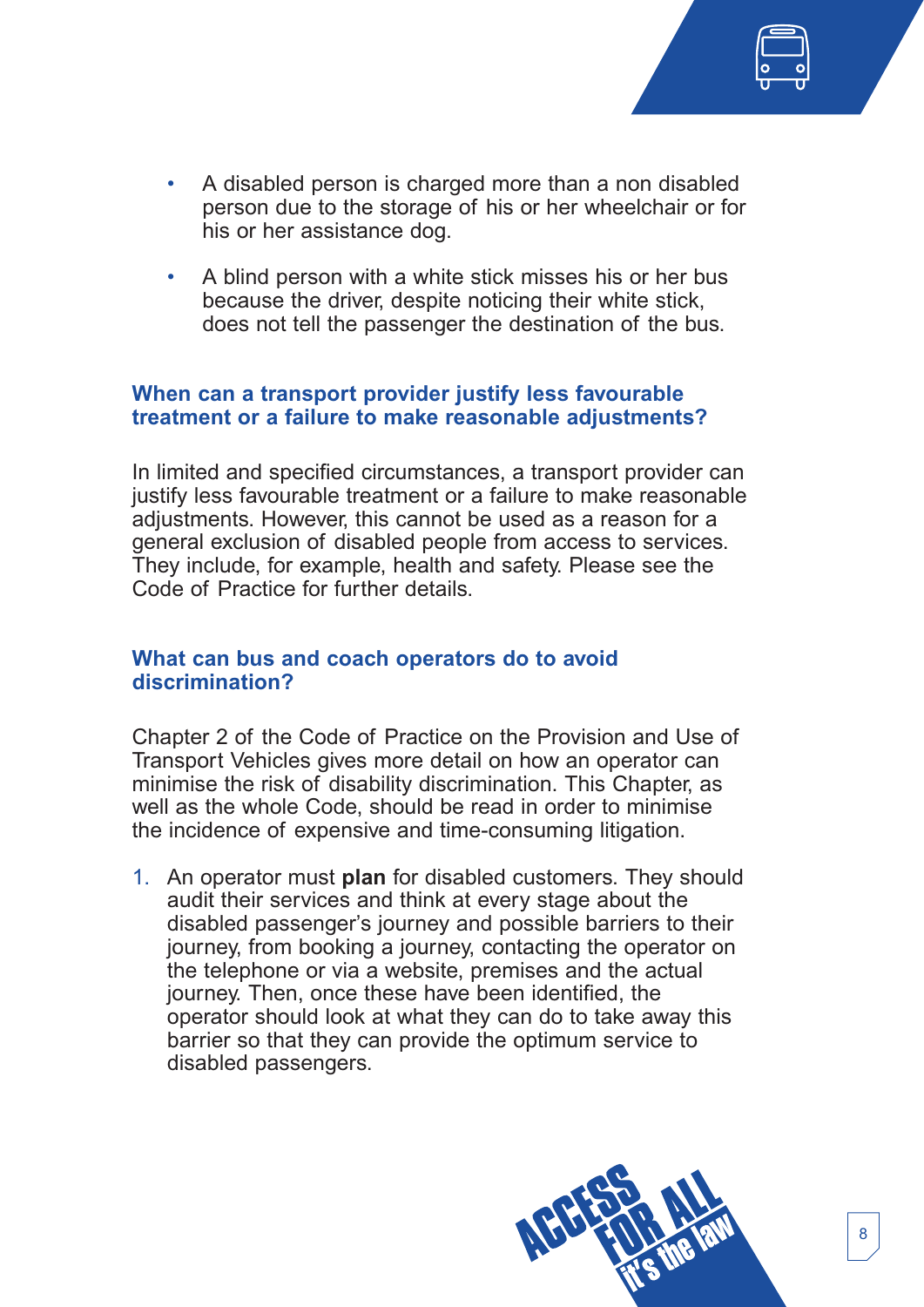- 2. Operators should review disability equality each time they **review** or evaluate their services.
- 3. Operators should keep up to date with **technological developments** to ensure that they are providing all of the solutions possible to prevent barriers to disabled people using buses or coaches.
- 4. Operators should **listen** to their customers. They should consult disabled customers to see how their services can be made more accessible and listen to customer complaints. If they receive complaints about disability discrimination or services being difficult to access for disabled people they should review these services and see how they can be changed and consider any reasonable adjustments that can be made.
- 5. Bus and coach operators should ensure that they have a positive **policy** on the provision of services to ensure inclusion of disabled people and communicate it to staff. They should make sure that staff are aware of the consequences of potential breaches of this policy and address acts of disability discrimination by staff as part of disciplinary rules and procedures and monitor the implementation of the policy.
- 6. As the bus or coach provider is responsible for the actions of its employees in the course of their employment, it is important that it ensures that all employees receive disability awareness and disability equality **training** and are trained to assist disabled passengers. All training should be relevant, up-to-date and provided on a regular basis.
	- Staff members should be given an overview of their obligations to disabled passengers.
	- They should be trained on how to assist disabled people, this should include training on how to assist people who may not be obviously disabled, who may have epilepsy or a heart condition.
	- Staff members should be trained not to assume that people need help but to ask if a passenger requires help before giving it.

**Avoiding disability**

**discrimination in transport**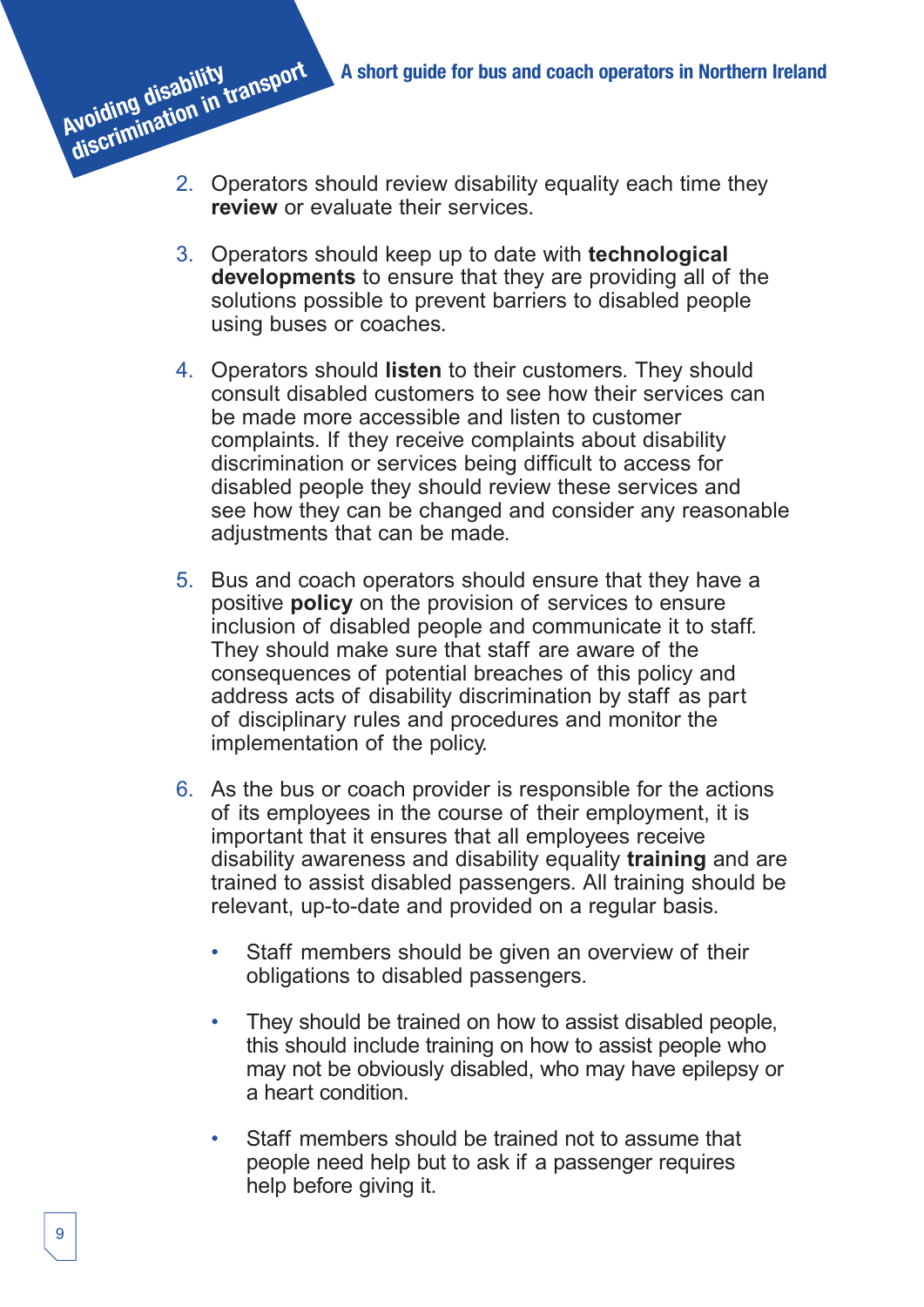

- Staff should be trained in the safe operation of any equipment, such as a wheelchair lift.
- The operator must ensure that all staff members know how to communicate with passengers with learning difficulties or speech impairments and passengers with hearing impairments.
- Staff must be instructed by the operator on what to do in an emergency in terms of disabled passengers.
- 7. Bus and coach providers must have a customer complaints procedure which is easy for disabled people to use. It is essential that transport providers deal effectively with all complaints of disability discrimination. Disability discrimination complaints should be dealt with promptly, seriously, sympathetically, confidentially and effectively. By dealing with complaints in this way, transport providers are reinforcing their message that they consider complaints of disability discrimination a serious matter.

## **How can we help?**

The Equality Commission can provide advice, guidance and training on complying with the legislation. For more information please contact:

**The Equality Commission for Northern Ireland** Equality House 7 – 9 Shaftesbury Square Belfast BT2 7DP

| Telephone:        | 028 90 890 890 (enquiry line) |
|-------------------|-------------------------------|
| Fax:              | 028 90 248 687                |
| <b>Textphone:</b> | 028 90 500 589                |
| Email:            | information@equalityni.org    |
| <b>Website:</b>   | www.equalityni.org            |

You can also use Typetalk to contact us.